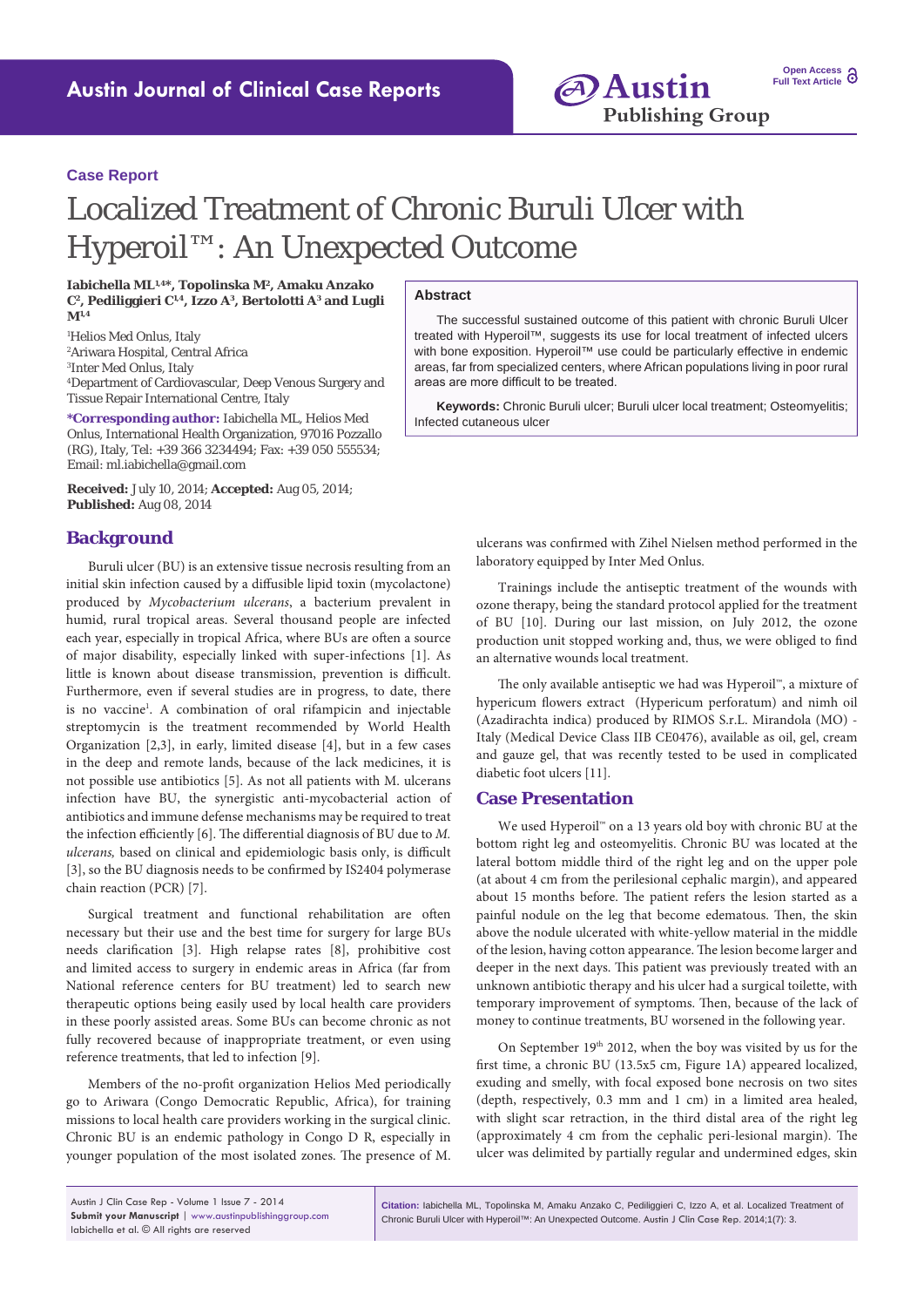

**Figure 1:** Chronic Buruli Ulcer before starting treatment with Hyperoil™ (A). The first application Hyperoil™ oil (B) on September 19<sup>th</sup> 2012 and after 2 days (C) on September 21<sup>st</sup> 2012.

being scarcely elastic and edematous in the area around the lesion.

Two areas in the lesion (1 cmq and 3 cmq, respectively) showed exposed periosteal with bony fragment necrosis of the tissue. The bottom of the ulcer was strength fibrous. The peripheral cutaneous tissue of the ulcer was hyper-keratotic, dystrophic, hyper-chromic and with some necrosis.

The patient needed to use a walking stick and feel pain (VAS score  $= 5$ ).

The clinical anamnesis and objective evaluation confirm the diagnosis of chronic BU.

#### **Management**

This wound was treated with Hyperoil™ oil applications (Figure 1B) on any other day. The skin around the wound was carefully cleaned with normal Ringer solution and gauze having a few drops of Hyperoil™ oil. The ulcer's bed and undermined edges were, than, cleaned, as, exudates and fibrin residuals or necrotic materials were removed, with a gauze with Hyperoil™. Then, a little Hyperoil™ oil was dropped in the ulcer including exposed bone. In addition, ulcer was covered with gauze and bended to maintain dressing in the appropriate zone and let the ulcer cleaned from dust. Surprisingly, 2 days after the first application of Hyperoil™ skin hyperchromia was reduced, lesion edges and ulcer fundus showed an improvement of cutaneous tropism (Figure 1C).

Necrosis was completely cleaned after the first week of therapy (on September 26<sup>th</sup> 2012) and chronic BU showed a partial reduction of fibrin with the appearance of granulation tissue (Figure 2A).

After 2 weeks, the bone turned to be covered (Figure 2B); the granulation tissue was well represented on the whole area of the ulcer. Peri-lesional edges were no more undermined. The ulcered area was reduced and the wound become superficial. The patient was able to walk without any aim and pain disappeared (VAS = 0).

Eighteen days after starting Hyperoil™ treatment, new epithelium appeared on the lower pole of the lesion, and new skin appeared when medication was substituted (Figure 3A).

After 3 weeks, the ulcer continued to reduce its hyperchromy and it had no decolorized or cicatrized areas (Figure 3B). This was a surprising outcome.

One month later, on October 18<sup>th</sup> 2012, the ulcer was completely healed (Figure 3C) without scar retraction.

The absence of relapse was confirmed by a phone follow-up call,



**Figure 2:** Chronic Buruli Ulcer after 1 week (A) and 2 weeks (B) of treatment with Hyperoil™



**Figure 3:** Chronic Buruli Ulcer after 18 days (A), 3 (B) and 4 (C) weeks of treatment with Hyperoil™.

with a local physician, on May 2014.

The patient gave his consent to publish the results of this case.

### **Discussion**

Chronic BU remains a serious health issue especially where WHO recommendations are difficult or cannot be applied due to severe poverty and geographical isolation [10].

The differential diagnosis of BU needs to be confirmed by Ziehl-Neelsen (ZN) staining [12] and PCR [7]. Diagnostic tests are suitable for use in primary care settings but these are difficult to be performed in the most isolated zones. Often, but not in our case, diagnosis has to be performed on a clinical basis, only.

Antibiotic therapy, recommended by WHO, is really effective even at long term [13,14], but is relatively expensive and, in some cases, difficult to be reached especially in the most poor and remote endemic areas of BU, where traditional poorly-effective remedies remain a frequent choice [15]. In these areas the recommended surgical approach is difficult to be applied, too, due to the lack of or the difficulty to access to hospitals [15].

Having a cheap and simple-to-be-transported therapeutic option, as Hyperoil™ to treat patients with chronic BU, could give to local well trained health care providers a new topical local treatment. This approach to the patient with chronic BU, including health education [16], could permit BU treatment and control.

## **Conclusion**

Despite not having PCR confirmation of the diagnosis of BU, the unexpected recovery of this patient treated with Hyperoil™ opens a new perspective for the future of local chronic BU treatment.